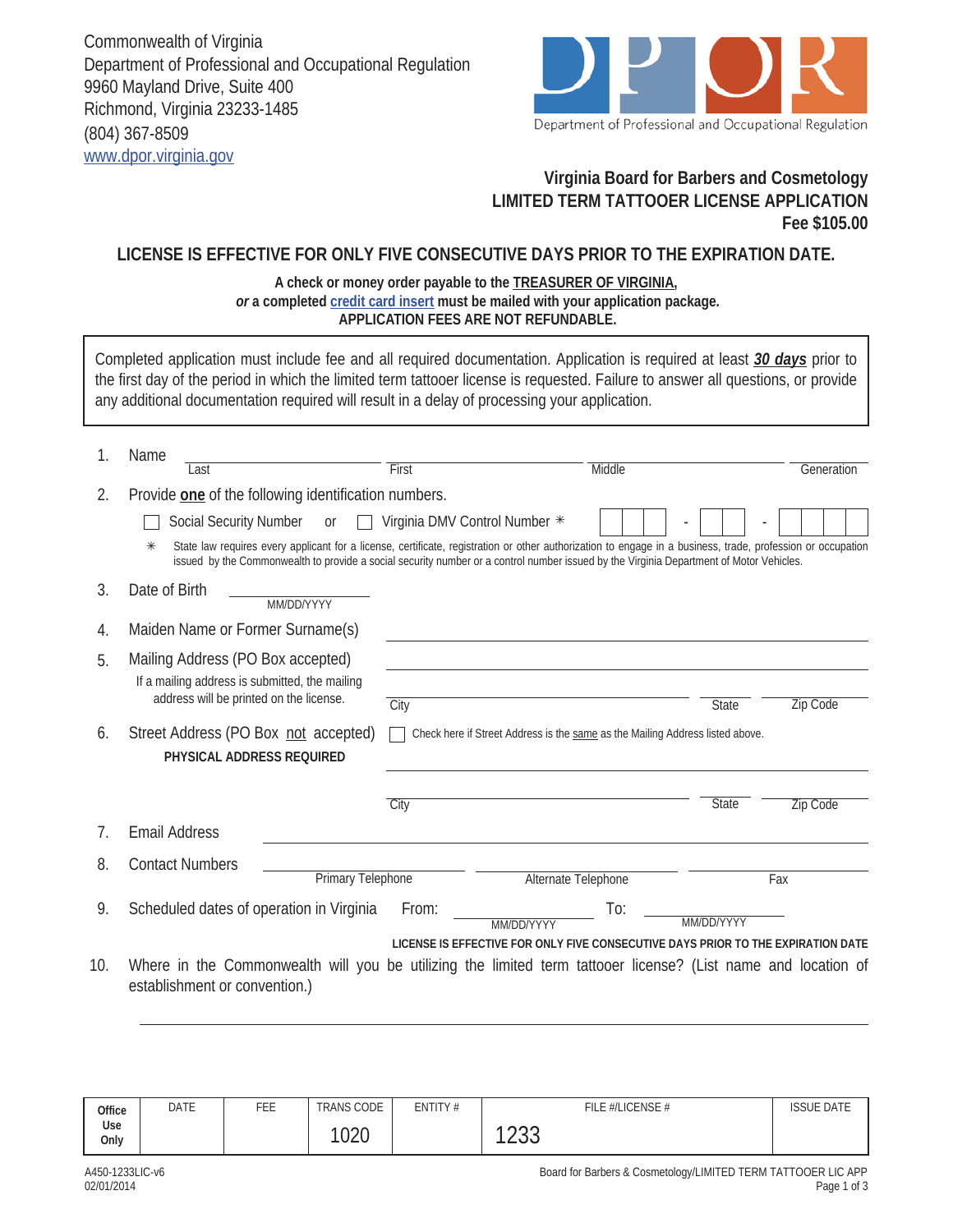11. Do you hold a current or expired Virginia Tattooer, Limited Term Tattooer, Permanent Cosmetic Tattooer or Master Permanent Cosmetic Tattooer License?

|                                                                                                                                                                                                | <b>No</b>                                                                                                                                                                                                                                                                                                                                                                            | Permanent Cosmetic Tattooer License?                                                                                                                                                                                                                                                                |  |  |  |  |                                               |                        |
|------------------------------------------------------------------------------------------------------------------------------------------------------------------------------------------------|--------------------------------------------------------------------------------------------------------------------------------------------------------------------------------------------------------------------------------------------------------------------------------------------------------------------------------------------------------------------------------------|-----------------------------------------------------------------------------------------------------------------------------------------------------------------------------------------------------------------------------------------------------------------------------------------------------|--|--|--|--|-----------------------------------------------|------------------------|
|                                                                                                                                                                                                | Yes                                                                                                                                                                                                                                                                                                                                                                                  | If yes, provide your license number and expiration date below.                                                                                                                                                                                                                                      |  |  |  |  |                                               |                        |
|                                                                                                                                                                                                |                                                                                                                                                                                                                                                                                                                                                                                      | VA License Number                                                                                                                                                                                                                                                                                   |  |  |  |  | <b>Expiration Date</b>                        |                        |
| 12.                                                                                                                                                                                            | Are you currently licensed to practice tattooing in any other state or jurisdiction of the United States?<br>No<br>Yes<br>If yes, attach an original Certification of Licensure (dated within the last 60 days) prepared by the state<br>board or licensing body in which you are currently licensed.                                                                                |                                                                                                                                                                                                                                                                                                     |  |  |  |  |                                               |                        |
| 13.                                                                                                                                                                                            | Do you hold an expired tattooing license, certification, or registration in any state or jurisdiction within the United States<br>or its territories (excluding Virginia)?<br>N <sub>0</sub><br>If yes, complete the following table.<br>Yes                                                                                                                                         |                                                                                                                                                                                                                                                                                                     |  |  |  |  |                                               |                        |
|                                                                                                                                                                                                |                                                                                                                                                                                                                                                                                                                                                                                      | State/Jurisdiction                                                                                                                                                                                                                                                                                  |  |  |  |  | License, Certification or Registration Number | <b>Expiration Date</b> |
|                                                                                                                                                                                                |                                                                                                                                                                                                                                                                                                                                                                                      |                                                                                                                                                                                                                                                                                                     |  |  |  |  |                                               |                        |
|                                                                                                                                                                                                |                                                                                                                                                                                                                                                                                                                                                                                      |                                                                                                                                                                                                                                                                                                     |  |  |  |  |                                               |                        |
|                                                                                                                                                                                                |                                                                                                                                                                                                                                                                                                                                                                                      |                                                                                                                                                                                                                                                                                                     |  |  |  |  |                                               |                        |
| 14.                                                                                                                                                                                            | Have you ever applied for a limited term tattooer license in Virginia?<br>N <sub>0</sub><br>If yes, when?<br>Yes<br>MM/DD/YYYY                                                                                                                                                                                                                                                       |                                                                                                                                                                                                                                                                                                     |  |  |  |  |                                               |                        |
| 15.                                                                                                                                                                                            | Have you completed health education including, but not limited to blood borne disease, sterilization and aseptic<br>techniques related to tattooing, and first aid and CPR that is acceptable to the board?<br>IF NO, YOU ARE NOT ELIGIBLE FOR LICENSURE<br>No<br>If yes, attach documentation of successful completion of the required health education and training.<br><b>Yes</b> |                                                                                                                                                                                                                                                                                                     |  |  |  |  |                                               |                        |
| 16.                                                                                                                                                                                            | Have you ever been subject to a disciplinary action taken by any (including Virginia) local, state or national regulatory<br>body?<br>N <sub>0</sub><br>Yes<br>If yes, provide a certified copy of the final order, decree or case decision by a court or regulatory agency<br>with lawful authority to issue such order, decree or case decision.                                   |                                                                                                                                                                                                                                                                                                     |  |  |  |  |                                               |                        |
|                                                                                                                                                                                                |                                                                                                                                                                                                                                                                                                                                                                                      |                                                                                                                                                                                                                                                                                                     |  |  |  |  |                                               |                        |
| 17.                                                                                                                                                                                            |                                                                                                                                                                                                                                                                                                                                                                                      | Have you ever had an application for licensure, certification or registration as a practitioner or instructor in the fields of<br>barbering, cosmetology, waxing, nail care, esthetics, body-piercing, or tattooing denied by any (including Virginia)<br>local, state or national regulatory body? |  |  |  |  |                                               |                        |
| No<br>Yes<br>If yes, provide a certified copy of the final order, decree or case decision by a court or regulatory agency<br>with lawful authority to issue such order decree or case decision |                                                                                                                                                                                                                                                                                                                                                                                      |                                                                                                                                                                                                                                                                                                     |  |  |  |  |                                               |                        |